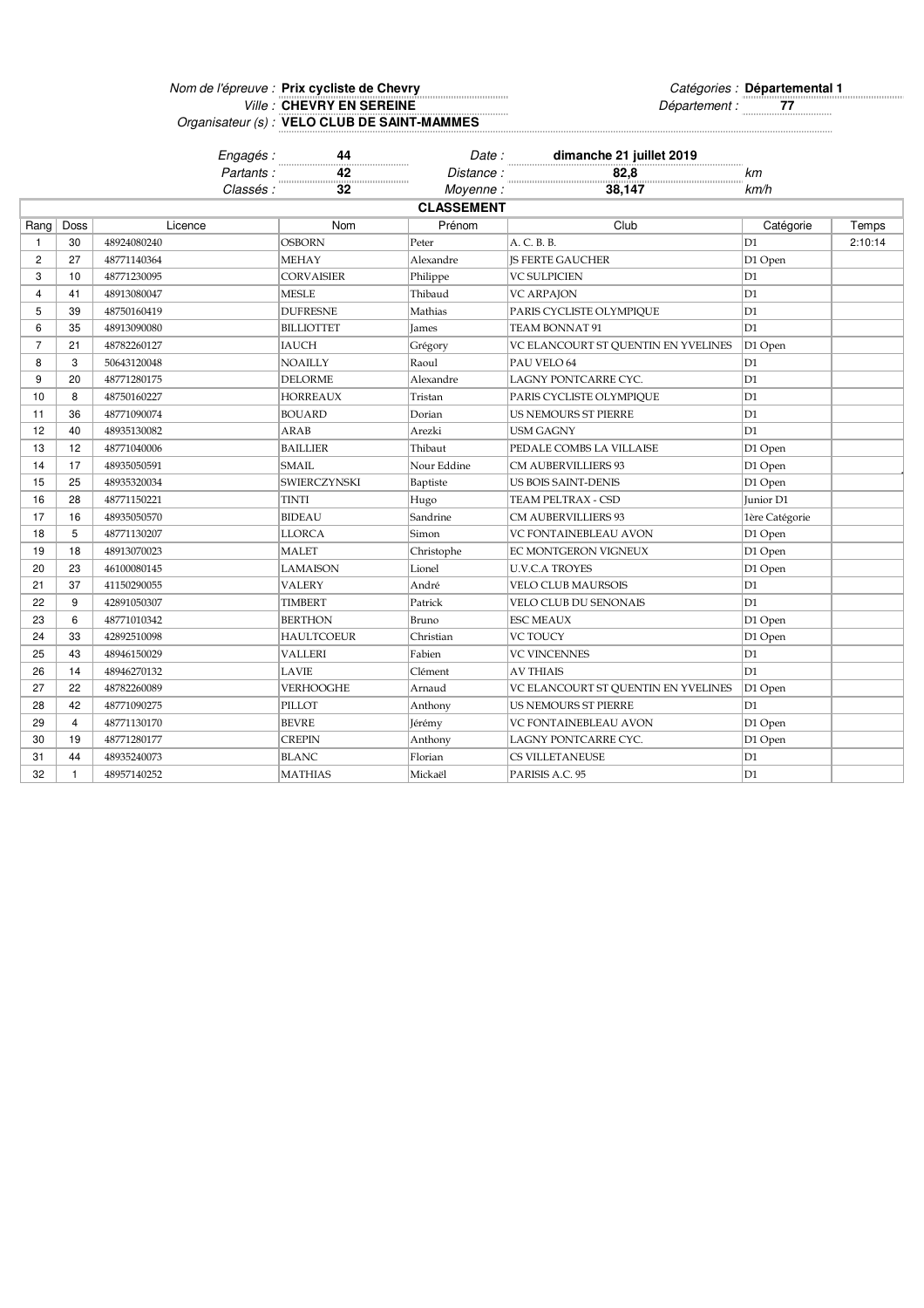N° /Catégorie Epreuve : Catégories : **Départemental 2**

u.

|                |                | Engagés :        | 63                 |                   |                            |                     |         |
|----------------|----------------|------------------|--------------------|-------------------|----------------------------|---------------------|---------|
|                |                | Partants:        | 61<br>.            | <i>Distance :</i> | 73,6                       | kт                  |         |
|                |                | <i>Classés :</i> | 52                 | Moyenne:          | 38,839                     | km/h                |         |
|                |                |                  |                    | <b>CLASSEMENT</b> |                            |                     |         |
| Rang           | Doss           | Licence          | Nom                | Prénom            | Club                       | Catégorie           | Temps   |
| 1              | 16             | 42891050368      | <b>GUILHEM</b>     | Didier            | VELO CLUB DU SENONAIS      | D2                  | 1:53:42 |
| $\overline{2}$ | 10             | 48750160401      | CHEVALIER DUFLOT   | Raphaël           | PARIS CYCLISTE OLYMPIOUE   | D2                  |         |
| 3              | 14             | 48750160492      | <b>SANTOS DIEZ</b> | Javier            | PARIS CYCLISTE OLYMPIQUE   | D <sub>2</sub>      |         |
| $\overline{4}$ | 38             | 48771210111      | <b>FLEURENCE</b>   | Daniel            | CC PONTHIERRY PRINGY       | D <sub>2</sub>      |         |
| 5              | 40             | 48771210100      | <b>MARTINET</b>    | Pascal            | CC PONTHIERRY PRINGY       | D <sub>2</sub>      |         |
| 6              | 18             | 48946040404      | <b>PUDELKO</b>     | Jean François     | US CRETEIL                 | D <sub>2</sub>      |         |
| $\overline{7}$ | 53             | 44280220133      | <b>BONNAY</b>      | Sylvain           | <b>ES AUNEAU</b>           | D <sub>2</sub>      |         |
| 8              | 37             | 49504650262      | <b>MAURIN</b>      | Yvan              | PERIERS CYCLISME           | D <sub>2</sub> Open |         |
| 9              | 8              | 48935040023      | <b>LEPAGNEZ</b>    | Henri             | EC NEUILLY PLAISANCE       | D <sub>2</sub>      |         |
| 10             | 4              | 48771130004      | <b>BOISGIBAULT</b> | Fabrice           | VC FONTAINEBLEAU AVON      | D <sub>2</sub>      |         |
| 11             | 3              | 48771280109      | <b>MUNIER</b>      | Philippe          | LAGNY PONTCARRE CYC.       | D <sub>2</sub>      |         |
| 12             | 23             | 48771230018      | HOEL               | Fabien            | VC SULPICIEN               | D <sub>2</sub>      |         |
| 13             | 57             | 48913480018      | <b>BADOUAILLE</b>  | Thierry           | CC SAINT PIERRE DU PERRAY  | D2                  |         |
| 14             | 17             | 42891050266      | POSENATO           | Claude            | VELO CLUB DU SENONAIS      | D2                  |         |
| 15             | 12             | 48750160278      | <b>MARSONE</b>     | Clément           | PARIS CYCLISTE OLYMPIQUE   | D <sub>2</sub>      |         |
| 16             | 15             | 42891050074      | <b>GEMINNE</b>     | Olivier           | VELO CLUB DU SENONAIS      | D <sub>2</sub>      |         |
| 17             | 5              | 48771130272      | PICH               | Jean Luc          | VC FONTAINEBLEAU AVON      | D <sub>2</sub> Open |         |
| 18             | 24             | 48771230096      | <b>ROBIN</b>       | Xavier            | <b>VC SULPICIEN</b>        | D <sub>2</sub>      |         |
| 19             | 20             | 48771230068      | <b>BOSCHI</b>      | Loic              | <b>VC SULPICIEN</b>        | D <sub>2</sub>      |         |
| 20             | 36             | 48935100194      | <b>PION</b>        | Sébastien         | VCA DU BOURGET             | D <sub>2</sub> Open |         |
| 21             | 19             | 48946270067      | <b>GRIMBERT</b>    | François          | <b>AV THIAIS</b>           | D2 Open             |         |
| 22             | $\overline{c}$ | 48771280257      | LAGRANGE           | Eric              | LAGNY PONTCARRE CYC.       | D <sub>2</sub> Open |         |
| 23             | 9              | 48935070405      | <b>MARTORELL</b>   | Laurent           | B.C. NOISY LE GRAND        | D <sub>2</sub>      |         |
| 24             | 62             | 48771490044      | <b>CHERRIER</b>    | Olivier           | SC GRETZ TOURNAN           | D <sub>2</sub>      |         |
| 25             | 51             | 42890450260      | <b>ROGER</b>       | Samuel            | VELO CLUB D`AUXERRE        | D <sub>3</sub>      |         |
| 26             | 52             | 48935190044      | VANDERHAEGEN       | Pascal            | SE PAVILLONNAIS            | D2                  |         |
| 27             | 26             | 48913070113      | <b>FERRI</b>       | Pascal            | EC MONTGERON VIGNEUX       | D <sub>2</sub>      |         |
| 28             | 31             | 42890370151      | <b>DOURU</b>       | Cyrille           | AC SALTUSIEN               | Arbitre Régional    |         |
| 29             | 44             | 48771150083      | <b>BARBOSA</b>     | José              | TEAM PELTRAX - CSD         | D <sub>2</sub>      |         |
| 30             | 29             | 48935050566      | BAILLY             | Sébastien         | CM AUBERVILLIERS 93        | D <sub>2</sub>      |         |
| 31             | 55             | 48928000166      | BALAY              | Damien            | LICENCE INDIVIDUELLE       | D <sub>2</sub>      |         |
| 32             | 35             | 48935100229      | <b>GUARY</b>       | Eddy              | VCA DU BOURGET             | D <sub>2</sub>      |         |
| 33             | 6              | 48771130227      | <b>SIBLET</b>      | Sébastien         | VC FONTAINEBLEAU AVON      | D2                  |         |
| 34             | 28             | 48913070330      | <b>REMY</b>        | Jean Charles      | EC MONTGERON VIGNEUX       | D <sub>2</sub> Open |         |
| 35             | 58             | 48771130244      | <b>BABAULT</b>     | Florent           | VC FONTAINEBLEAU AVON      | D <sub>2</sub>      |         |
| 36             | 45             | 48771150124      | DE OLIVEIRA        | Carlos            | TEAM PELTRAX - CSD         | D2                  |         |
| 37             | 54             | 48913390010      | <b>BILLOT</b>      | Julien            | ES MORSANG SUR ORGE        | D <sub>2</sub>      |         |
| 38             | 27             | 48913070232      | <b>MOUNAT</b>      | Romain            | EC MONTGERON VIGNEUX       | D <sub>2</sub>      |         |
| 39             | 42             | 48924080208      | <b>KELLY</b>       | Michael           | A. C. B. B.                | D2 Open             |         |
| 40             | 63             | 48771150038      | TESSON             | Denis             | TEAM PELTRAX - CSD         | D <sub>2</sub>      |         |
| 41             | 49             | 48913080119      | TAN                | Muammer           | VELO CLUB ARPAJON          | D <sub>2</sub>      |         |
| 42             | 22             | 48771230013      | GARCIA             | Juan Manuel       | VC SULPICIEN               | D <sub>2</sub>      |         |
| 43             | 60             | CJ               | <b>MAUVAIS</b>     | Clément           | <b>CARTE JOURNEE</b>       | D <sub>2</sub>      |         |
| 44             | 30             | 48771010377      | <b>DAMAGNEZ</b>    | Xavier            | <b>ESC MEAUX</b>           | D <sub>2</sub>      |         |
| 45             | 46             | 48771150192      | <b>MARIA</b>       | Didier            | TEAM PELTRAX - CSD         | D2                  |         |
| 46             | 13             | 48750160534      | MATUSZEWSKI        | Sébastien         | PARIS CYCLISTE OLYMPIQUE   | D2 Open             |         |
| 47             | 39             | 48771210091      | <b>HAMARD</b>      | Pascal            | CC PONTHIERRY PRINGY       | D <sub>2</sub>      |         |
| 48             | 61             | 48771280282      | <b>GENDRON</b>     | Nicolas           | LAGNY PONTCARRE CYC.       | D <sub>2</sub>      |         |
| 49             | 21             | 48771230076      | FROT               | Cédric            | VC SULPICIEN               | D <sub>2</sub>      |         |
| 50             | 41             | 48771210018      | VERNIER            |                   | CC PONTHIERRY PRINGY       | D <sub>2</sub>      |         |
| 51             | 43             |                  |                    | Arnaud            |                            | D2                  |         |
|                |                | 48924080191      | <b>SAILLENFEST</b> | Gaëtan            | A. C. B. B.                |                     |         |
| 52             | 56             | 48750240147      | LEGROS             | Angéline          | <b>US METRO TRANSPORTS</b> | D <sub>2</sub>      |         |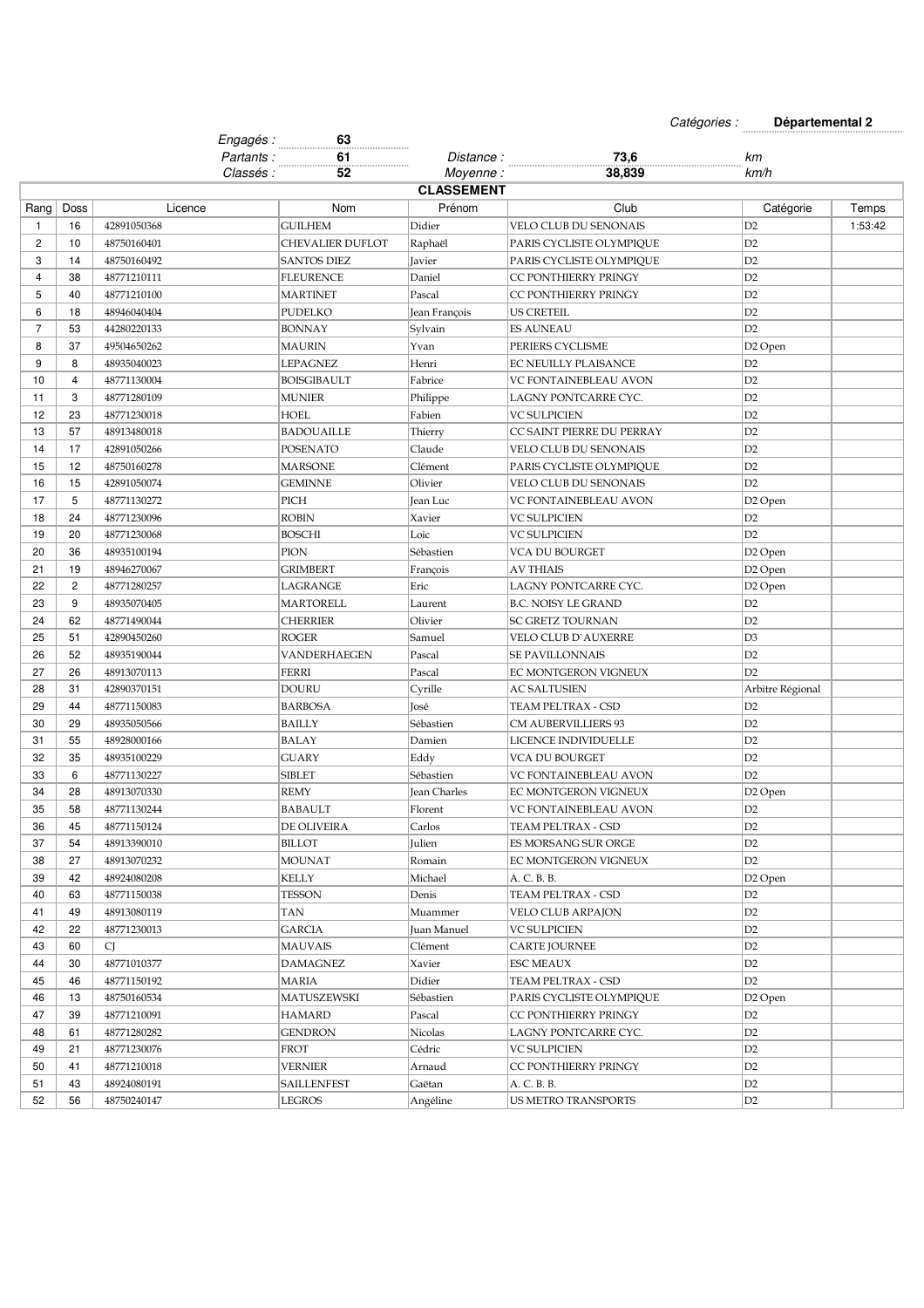Catégories : **Départemental 3**

m.

|                |                | Engagés :   | 47<br>.           |                   |                             |                  |         |
|----------------|----------------|-------------|-------------------|-------------------|-----------------------------|------------------|---------|
|                |                | Partants:   | 44                | Distance :        | 64,4                        | kт               |         |
|                |                | Classés :   | 40                | Movenne:          | 36,800                      | km/h             |         |
|                |                |             |                   | <b>CLASSEMENT</b> |                             |                  |         |
| Rang           | Doss           | Licence     | Nom               | Prénom            | Club                        | Catégorie        | Temps   |
| $\mathbf{1}$   | 13             | 48935130115 | <b>SEGUIN</b>     | Philippe          | <b>USM GAGNY</b>            | D <sub>3</sub>   | 1:45:00 |
| $\overline{c}$ | 11             | 48935130315 | <b>GOMOT</b>      | Michel            | <b>USM GAGNY</b>            | D <sub>3</sub>   |         |
| 3              | 40             | 42890210017 | <b>BALLUT</b>     | Jean Claude       | <b>VELO CLUB ICAUNAIS</b>   | D <sub>3</sub>   |         |
| 4              | 30             | 48771080009 | OILLIC            | Erwan             | <b>AS CHELLES</b>           | D <sub>3</sub>   |         |
| 5              | 45             | 48913070131 | <b>MULLOIS</b>    | Claude            | EC MONTGERON VIGNEUX        | D <sub>3</sub>   |         |
| 6              | 25             | 48771150210 | <b>REINE</b>      | Thierry           | TEAM PELTRAX - CSD          | D <sub>3</sub>   |         |
| $\overline{7}$ | 19             | 48913470026 | <b>ANTOINE</b>    | Gilles            | CS BRETIGNY                 | D <sub>3</sub>   |         |
| 8              | 47             | 46510050007 | <b>ODILE</b>      | Patrick           | TEAM ASSOCIATION CYC REMOIS | D <sub>3</sub>   |         |
| 9              | 33             | 48771210074 | <b>ARNICOT</b>    | Stéphane          | CC PONTHIERRY PRINGY        | D <sub>3</sub>   |         |
| 10             | 42             | 48771420038 | <b>LEONARD</b>    | Luc               | UCM VENEUX LES SABLONS      | D <sub>3</sub>   |         |
| 11             | 5              | 48935230006 | <b>DEWILDE</b>    | Philippe          | <b>EC NOISEENNE</b>         | D <sub>3</sub>   |         |
| 12             | 21             | 48771130107 | <b>GONZO</b>      | Jean Philippe     | VC FONTAINEBLEAU AVON       | D <sub>3</sub>   |         |
| 13             | 9              | 48750160248 | PERDRIEAU         | François          | PARIS CYCLISTE OLYMPIQUE    | D <sub>3</sub>   |         |
| 14             | 28             | 48771090011 | <b>RANDON</b>     | Olivier           | US NEMOURS ST PIERRE        | D <sub>3</sub>   |         |
| 15             | 18             | 48771140178 | <b>GICQUEL</b>    | Thierry           | <b>IS FERTE GAUCHER</b>     | D <sub>3</sub>   |         |
| 16             | 41             | 48782160102 | <b>MICHAELI</b>   | André             | EC VELIZY 78                | D <sub>3</sub>   |         |
| 17             | 39             | 48771190041 | <b>BORROZ</b>     | Jean Louis        | CC COULOMMIERS              | D <sub>3</sub>   |         |
| 18             | 12             | 48935130073 | <b>LEJEUNE</b>    | Alain             | <b>USM GAGNY</b>            | D <sub>3</sub>   |         |
| 19             | 17             | 48913220059 | <b>MILLERO</b>    | Jean Marc         | <b>US RIS ORANGIS</b>       | D <sub>3</sub>   |         |
| 20             | $\mathbf{1}$   | 48771240036 | <b>HUET</b>       | Sébastien         | <b>VC SAINT-MAMMES</b>      | D <sub>3</sub>   |         |
| 21             | 34             | 44450830486 | <b>DUNIS</b>      | Didier            | <b>GUIDON CHALETTOIS</b>    | D <sub>3</sub>   |         |
| 22             | 23             | 48771130093 | ZUCCO             | Jean Jacques      | VC FONTAINEBLEAU AVON       | D <sub>3</sub>   |         |
| 23             | 37             | 48771230075 | PARISOT           | Eric              | <b>VC SULPICIEN</b>         | D <sub>3</sub>   |         |
| 24             | 46             | 48938000023 | <b>COLBUS</b>     | David             | LICENCE INDIVIDUELLE        | D <sub>3</sub>   |         |
| 25             | 38             | 48771230017 | <b>VERGER</b>     | Patrice           | <b>VC SULPICIEN</b>         | D <sub>3</sub>   |         |
| 26             | 35             | 42890210018 | <b>THERY</b>      | Martial           | <b>VELO CLUB ICAUNAIS</b>   | D <sub>3</sub>   |         |
| 27             | 31             | 42891050061 | <b>RAINNOUARD</b> | José              | VELO CLUB DU SENONAIS       | D <sub>3</sub>   |         |
| 28             | 3              | 48771240004 | TARDIVEAU         | Daniel            | <b>VC SAINT-MAMMES</b>      | D <sub>3</sub>   |         |
| 29             | 8              | 48935040048 | <b>LEFRANCOIS</b> | Alain             | EC NEUILLY PLAISANCE        | D <sub>3</sub>   |         |
| 30             | 20             | 48771130020 | DA SILVA          | Amarilio          | VC FONTAINEBLEAU AVON       | D <sub>3</sub>   |         |
| 31             | 26             | 48946080006 | <b>ATTOUMANI</b>  | Assadi            | <b>TROPIKANA</b>            | D <sub>3</sub>   |         |
| 32             | 36             | 48771230079 | <b>DURAND</b>     | Wilfried          | <b>VC SULPICIEN</b>         | D <sub>3</sub>   |         |
| 33             | 48             | 48771160031 | <b>LAVIELLE</b>   | Régis             | LE MEE SPORTS               | D <sub>3</sub>   |         |
| 34             | 43             | 42890070005 | <b>PICHLER</b>    | Eric              | <b>ESPRIT SPORT 89</b>      | D <sub>3</sub>   |         |
| 35             | 29             | 48924030036 | <b>GIROU</b>      | Philippe          | RUEIL A.C.                  | D <sub>3</sub>   |         |
| 36             | 10             | 48935130221 | <b>DOUCET</b>     | Michel            | <b>USM GAGNY</b>            | Arbitre Régional |         |
| 37             | 16             | 48771280086 | <b>DOS SANTOS</b> | Fernando          | LAGNY PONTCARRE CYC.        | D <sub>3</sub>   |         |
| 38             | 27             | 48771090300 | PILLOT            | Michel            | US NEMOURS ST PIERRE        | D <sub>3</sub>   |         |
| 39             | $\overline{4}$ | 48771380066 | SUSSIAU           | Harold            | <b>GUIDON PROVINOIS</b>     | D <sub>3</sub>   |         |
| 40             | 14             | 48935130307 | <b>TESSIER</b>    | Philippe          | <b>USM GAGNY</b>            | D <sub>3</sub>   |         |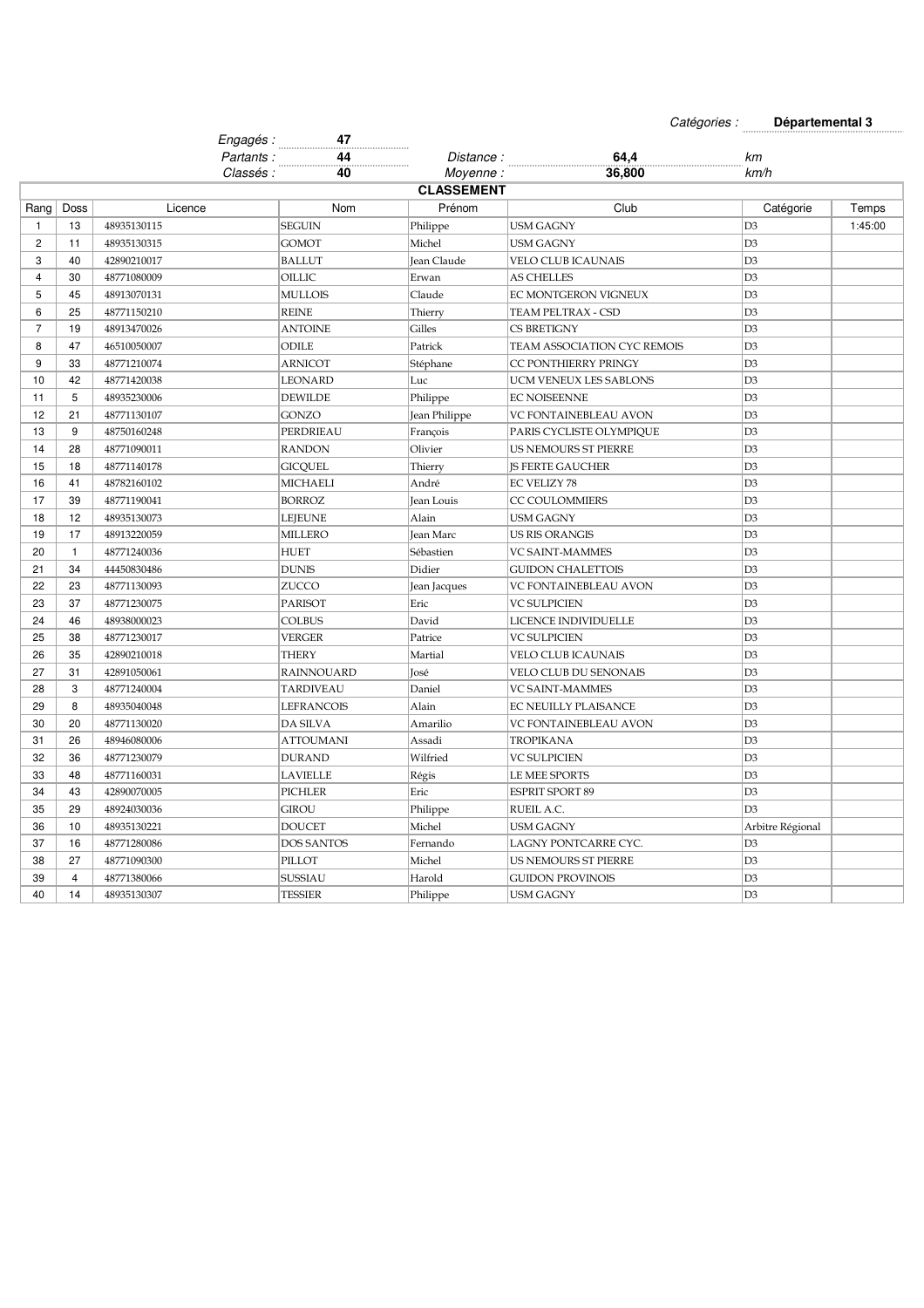Catégories : **Départemental 4**

|                |                |             | Engagés:  | 53                 |                   |                                  |                |         |
|----------------|----------------|-------------|-----------|--------------------|-------------------|----------------------------------|----------------|---------|
|                |                |             | Partants: | 51                 | Distance :        | 55,2                             | kт             |         |
|                |                |             | Classés : | 49                 | Moyenne:          | 35,831                           | km/h           |         |
|                |                |             |           |                    | <b>CLASSEMENT</b> |                                  |                |         |
| Rang           | Doss           | Licence     |           | Nom                | Prénom            | Club                             | Catégorie      | Temps   |
| 1              | 25             | 48924150218 |           | <b>GOFFIN</b>      | Serge             | COURBEVOIE SPORTS CYCLISME       | D4             | 1:32:26 |
| $\mathbf{1}$   | 48             | CJ          |           | <b>BEVRE</b>       | Dominique         | <b>CARTE JOURNEE</b>             | D4             |         |
| 3              | 3              | 48946070071 |           | <b>DEVILLERS</b>   | Stéphane          | US ALFORTVILLE CYCLISME          | D <sub>4</sub> |         |
| 4              | 5              | 48750160050 |           | <b>MASOLA</b>      | Christian         | PARIS CYCLISTE OLYMPIQUE         | D4             |         |
| 5              | 9              | 48935040046 |           | <b>LESCARCELLE</b> | Pierre            | EC NEUILLY PLAISANCE             | D <sub>4</sub> |         |
| 6              | 10             | 48935040141 |           | <b>RICHARD</b>     | Jean Luc          | EC NEUILLY PLAISANCE             | D4             |         |
| $\overline{7}$ | 47             | 48771190141 |           | <b>LE STRAT</b>    | Bruno             | <b>CC COULOMMIERS</b>            | D <sub>4</sub> |         |
| 8              | 43             | 48771160045 |           | PICHOT             | Thierry           | LE MEE SPORTS                    | D4             |         |
| 9              | 26             | 48924150009 |           | <b>MUSELET</b>     | Christian         | COURBEVOIE SPORTS CYCLISME       | D <sub>4</sub> |         |
| 10             | 8              | 48935040022 |           | <b>FOUESNANT</b>   | Frédéric          | EC NEUILLY PLAISANCE             | D <sub>4</sub> |         |
| 11             | 19             | 48924030053 |           | <b>BABOIN</b>      | Paul              | RUEIL A.C.                       | D <sub>4</sub> |         |
| 12             | 6              | 48750160530 |           | <b>TAIARIOL</b>    | Rolland           | PARIS CYCLISTE OLYMPIQUE         | D <sub>4</sub> |         |
| 13             | 49             | 50643560008 |           | <b>BEVRE</b>       | Yannick           | BIZICLETA TALDEA PAYS BASQUE     | D <sub>4</sub> |         |
| 14             | 44             | 48946010038 |           | <b>GUICHERON</b>   | Emile             | AS CORBEIL ESSONNES              | D4             |         |
| 15             | 28             | 48771320010 |           | <b>HATON</b>       | Christian         | UNION SPORTIVE TRILPORT GERMIGNY | D <sub>4</sub> |         |
| 16             | 32             | 44450830177 |           | <b>LEROUGE</b>     | Patrick           | <b>GUIDON CHALETTOIS</b>         | D <sub>4</sub> |         |
| 17             | 17             | 48771280258 |           | <b>BARBA</b>       | Robert            | LAGNY PONTCARRE CYC.             | D <sub>4</sub> |         |
| 18             | 18             | 48771280276 |           | <b>HACHOUD</b>     | Guy               | LAGNY PONTCARRE CYC.             | D <sub>4</sub> |         |
| 19             | 23             | 48771130195 |           | <b>LEVILLAIN</b>   | Sylvie            | VC FONTAINEBLEAU AVON            | D1             |         |
| 20             | 38             | 48771230112 |           | <b>XIMENA</b>      | Guy               | <b>VC SULPICIEN</b>              | D4             |         |
| 21             | 50             | 48771190019 |           | <b>BOUYER</b>      | Jacki             | <b>CC COULOMMIERS</b>            | D4             |         |
| 22             | 12             | 48771060080 |           | <b>LE CORRE</b>    | Stéphane          | US CHAMPAGNE SUR SEINE           | D <sub>4</sub> |         |
| 23             | $\mathbf{1}$   | 48771240029 |           | <b>BREUILLY</b>    | Yvan              | <b>VC SAINT-MAMMES</b>           | D4             |         |
| 24             | 11             | 48924010132 |           | PRETESEILLE        | Thierry           | <b>CSM PUTEAUX</b>               | D <sub>4</sub> |         |
| 25             | 30             | 48771150222 |           | <b>EVIN</b>        | Pascal            | TEAM PELTRAX - CSD               | D4             |         |
| 26             | 41             | 48782160091 |           | <b>CHOISNE</b>     | Alain             | <b>EC VELIZY 78</b>              | D4             |         |
| 27             | 51             | 48771190063 |           | <b>RENAIS</b>      | Olivier           | CC COULOMMIERS                   | D4             |         |
| 28             | 13             | 48924020068 |           | <b>SATO</b>        | Shinichi          | LES BLEUS DE FRANCE              | D <sub>4</sub> |         |
| 29             | 40             | CJ          |           | <b>LEBERT</b>      | Franck            | <b>CARTE JOURNEE</b>             | D <sub>4</sub> |         |
| 30             | 34             | 48771190031 |           | <b>HERVILLARD</b>  | Gilles            | CC COULOMMIERS                   | D <sub>4</sub> |         |
| 31             | $\overline{4}$ | 48935050125 |           | <b>GIROUX</b>      | <b>ANDRE</b>      | <b>CM AUBERVILLIERS 93</b>       | D4             |         |
| 32             | 36             | 48771210039 |           | <b>MARTINEZ</b>    | Philippe          | CC PONTHIERRY PRINGY             | D <sub>4</sub> |         |
| 33             | $\overline{7}$ | 48935040059 |           | <b>FORRAT</b>      | Guy               | EC NEUILLY PLAISANCE             | D4             |         |
| 34             | 15             | 48913070331 |           | <b>REMY</b>        | Sandra            | EC MONTGERON VIGNEUX             | D <sub>1</sub> |         |
| 35             | 24             | 48771130286 |           | <b>MERCIER</b>     | Thierry           | VC FONTAINEBLEAU AVON            | D <sub>4</sub> |         |
| 36             | 52             | 48771230019 |           | <b>MERLAEN</b>     | Christian         | <b>VC SULPICIEN</b>              | D4             |         |
| 37             | 35             | 42891050244 |           | <b>FRISQUET</b>    | Joël              | VELO CLUB DU SENONAIS            | D4             |         |
| 38             | 27             | 48771510005 |           | TRUCHET            | Patrice           | TEAM HBS CYCLING                 | D4             |         |
| 39             | 39             | CJ          |           | <b>BERNAERT</b>    | Patrick           | <b>CARTE JOURNEE</b>             | D4             |         |
| 40             | 20             | 48924030091 |           | LEROY              | Gérard            | RUEIL A.C.                       | D4             |         |
| 41             | 45             | 48758000195 |           | <b>GRIPPAI</b>     | Pascal            | LICENCE INDIVIDUELLE             | D4             |         |
| 42             | 2              | 48771240022 |           | <b>MACHIN</b>      | Jean Philippe     | VC SAINT-MAMMES                  | D <sub>4</sub> |         |
| 43             | 42             | 48782160108 |           | TEZE               | Philippe          | EC VELIZY 78                     | D <sub>4</sub> |         |
| 44             | 53             | 48750160432 |           | <b>BOUTON</b>      | Frédéric          | PARIS CYCLISTE OLYMPIQUE         | D4             |         |
| 45             | 22             | 48771130276 |           | <b>GRIFFIT</b>     | Félix             | VC FONTAINEBLEAU AVON            | D <sub>4</sub> |         |
| 46             | 46             | 44453030132 |           | VANDERTAELEN       | Patrick           | <b>VC DU BEAUNOIS</b>            | D4             |         |
| 47             | 29             | 48935320019 |           | LEVAN              | Serge             | <b>US BOIS SAINT-DENIS</b>       | D <sub>4</sub> |         |
| 48             | 14             | 48750240027 |           | TOUCHEFEU          | Pierre            | US METRO TRANSPORTS              | D4             |         |
| 49             | 31             | 48771150059 |           | TINTI              | Frédéric          | TEAM PELTRAX - CSD               | D4             |         |